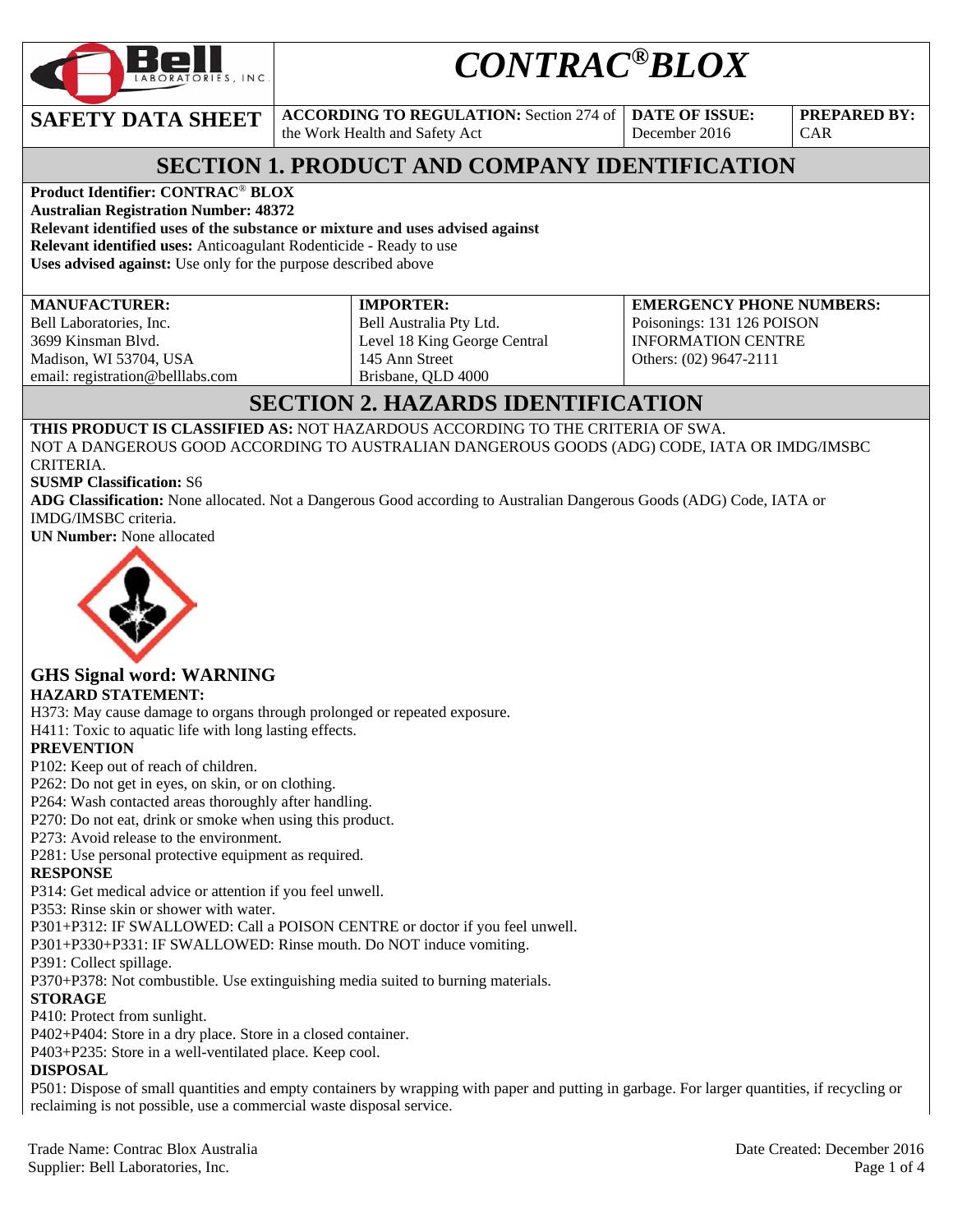| <b>SECTION 3. COMPOSITION/INFORMATION ON INGREDIENTS</b>                                                                |             |             |  |
|-------------------------------------------------------------------------------------------------------------------------|-------------|-------------|--|
| <b>Component</b>                                                                                                        | CAS No.     | % By weight |  |
| <b>Bromadiolone</b> $[3-(4'-Bromo-[1,1'-biphenyl]-4-yl)-3-hydroxy-1-$<br>phenylpropyl]-4-hydroxy-2H-1-benzopyran-2-one] | 28772-56-7  | 0.005\%     |  |
| <b>Inert and Non-Hazardous Ingredients</b><br>(Unlisted components are non-hazardous)                                   | Proprietary | 99.995%     |  |

# **SECTION 4. FIRST AID MEASURES**

#### **Description of first aid measures**

**Ingestion:** Call physician or emergency number immediately. The number is 13 1126 from anywhere in Australia (0800 764 766 in New Zealand) and is available at all times. Have this SDS with you when you call. Have person sip a glass of water if able to swallow. Do not induce vomiting unless instructed by physician.

#### **Inhalation:** Not applicable**.**

**Eye contact:** Hold eye open and rinse slowly with water for 15 – 20 minutes. Remove contact lenses, if present, after the first 5 minutes, then continue rinsing eye. If irritation develops, obtain medical assistance.

**Skin contact:** Take off contaminated clothing. Rinse skin immediately with plenty of water for 15 - 20 minutes. If irritation develops, obtain medical assistance.

#### **Most important symptoms and effects, both acute and delayed**

Ingestion of excessive quantities may cause nausea, vomiting, loss of appetite, extreme thirst, lethargy, diarrhea, bleeding.

**Advice to physician:** If ingested, administer Vitamin  $K_1$  intramuscularly or orally as indicated for bishydroxycoumarin overdoses. Repeat as necessary as based upon monitoring of prothrombin times.

Advice to Veterinarian: For animals ingesting bait and/or showing poisoning signs (bleeding or elevated prothrombin times), give Vitamin K1. If needed, check prothrombin times every 3 days until values return to normal (up to 30 days). In severe cases, blood transfusions may be needed.

### **SECTION 5. FIRE-FIGHTING MEASURES**

#### **Extinguishing media**

Suitable Extinguishing Media: water, foam or inert gas.

Unsuitable Extinguishing Media: None known.

**Special hazards arising from the mixture:** High temperature decomposition or burning in air can result in the formation of toxic gases, which may include carbon monoxide and traces of bromine and hydrogen bromide.

**Advice for firefighters:** Wear protective clothing and self-contained breathing apparatus.

### **SECTION 6. ACCIDENTAL RELEASE MEASURES**

**Personal precautions, protective equipment and emergency procedures**: Gloves should be worn when handling the bait. Collect spillage without creating dust.

**Environmental precautions:** Do not allow bait to enter drains or water courses. Where there is contamination of streams, rivers or lakes contact the appropriate environment agency.

**Methods and materials for containment and cleaning up**

**For Containment:** Sweep up spilled material immediately. Place in properly labeled container for disposal or re-use.

**For Cleaning Up:** Wash contaminated surfaces with detergent. Dispose of all wastes in accordance with all local, regional and national regulations.

**Reference to other sections:** Refer to Sections 7, 8 & 13 for further details of personal precautions, personal protective equipment and disposal considerations.

### **SECTION 7. HANDLING AND STORAGE**

**Precautions for safe handling**: Do not handle the product near food, animal foodstuffs or drinking water. Keep out of reach of children. Do not use near heat sources, open flame, or hot surfaces. As soon as possible, wash hands thoroughly after applying bait and before eating, drinking, chewing gum, using tobacco, or using the toilet.

**Conditions for safe storage, including any incompatibilities:** This product is a Scheduled Poison. Observe all relevant regulations regarding sale, transport and storage of this schedule of poison. Protect this product from light. Store in the closed original container in a dry, cool, wellventilated area out of direct sunlight. Make sure that the product does not come into contact with substances listed under "Incompatibilities" in Section 10. Check packaging - there may be further storage instructions on the label.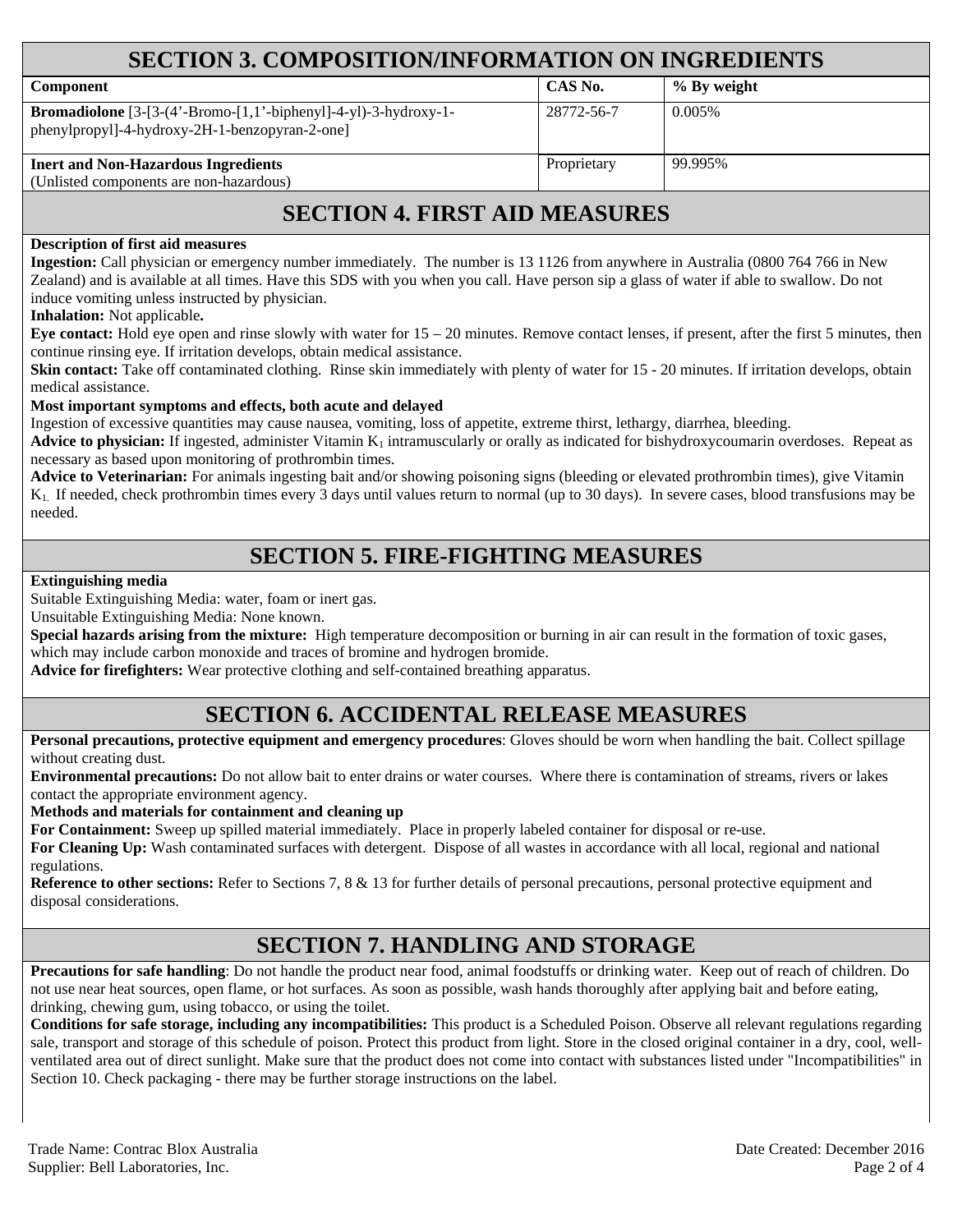# **SECTION 8. EXPOSURE CONTROLS/PERSONAL PROTECTION**

| Established Lillins |                 |                 |                     |
|---------------------|-----------------|-----------------|---------------------|
| Component           | OSHA            | <b>ACGIH</b>    | <b>Other Limits</b> |
| <b>Bromadiolone</b> | Not Established | Not Established | Not Established     |

The following Australian Standards will provide general advice regarding safety clothing and equipment: Respiratory equipment: **AS/NZS 1715**, Protective Gloves: **AS 2161**, Occupational Protective Clothing: AS/NZS 4501 set 2008, Industrial Eye Protection: **AS1336** and **AS/NZS 1337**, Occupational Protective Footwear: **AS/NZS2210**No special equipment is usually needed when occasionally handling small quantities. The following instructions are for bulk handling or where regular exposure in an occupational setting occurs without proper containment systems.

**Ventilation:** No special ventilation requirements are normally necessary for this product. However make sure that the work environment remains clean and that dusts are minimised.

**Eye Protection:** Eye protection such as protective glasses or goggles is recommended when this product is being used. **Skin Protection:** The information at hand indicates that this product is not harmful and that normally no special skin protection is necessary. However, we suggest that you routinely avoid contact with all chemical products and that you wear suitable gloves (preferably elbow-length) when skin contact is likely.

**Protective Material Types:** We suggest that protective clothing be made from the following materials: rubber.

**Respirator:** If there is a significant chance that dusts are likely to build up in the area where this product is being used, we recommend that you use a suitable dust mask.

# **SECTION 9. PHYSICAL AND CHEMICAL PROPERTIES**

**Information on basic physical and chemical properties** 

**Established Limits** 

| <b>Appearance/Color:</b>                             | Blue wax block                                                 |
|------------------------------------------------------|----------------------------------------------------------------|
| Odor:                                                | Sweet grain-like                                               |
| <b>Odor Threshold:</b>                               | Not applicable, odor not associated with a hazardous material. |
| pH:                                                  | Not applicable, is not dispersible with water.                 |
| <b>Melting point:</b>                                | No data                                                        |
| <b>Boiling point:</b>                                | Not applicable to rodenticide bait                             |
| <b>Flash point:</b>                                  | No data                                                        |
| <b>Evaporation rate:</b>                             | Not applicable, is a solid.                                    |
| <b>Flammability:</b>                                 | No data                                                        |
| <b>Upper/lower flammability or explosive limits:</b> | No data                                                        |
| <b>Vapor Pressure:</b>                               | No data                                                        |
| <b>Vapor Density:</b>                                | No data                                                        |
| <b>Relative Density:</b>                             | 1.13 g/mL $@ 20°C$                                             |
| <b>Solubility (water):</b>                           | Not water soluble                                              |
| <b>Solubility (solvents):</b>                        | No data                                                        |
| <b>Partition coefficient: n-octanol/water:</b>       | No data                                                        |
| <b>Auto-ignition temperature:</b>                    | No data                                                        |
| <b>Decomposition temperature:</b>                    | No data                                                        |
| <b>Viscosity:</b>                                    | Not applicable, is not a liquid.                               |
|                                                      |                                                                |

# **SECTION 10. STABILITY AND REACTIVITY**

**Reactivity:** Stable when stored in original container in a cool, dry location.

**Chemical stability:** Stable when stored in original container in a cool, dry location.

**Possibility of hazardous reactions:** Refer to Hazardous decomposition products

**Conditions to avoid:** Avoid extreme temperatures (below 0°C or above 40°C).

**Incompatible materials**: Avoid strongly alkaline materials.

**Hazardous decomposition products:** High temperature decomposition or burning in air can result in the formation of toxic gases, which may include carbon monoxide and traces of bromine and hydrogen bromide.

# **SECTION 11. TOXICOLOGICAL INFORMATION**

**Information on toxicological effects** 

**Acute Toxicity** 

**LD50, oral (ingestion):** >5000 mg/kg (rats) (Bromadiolone Rat LD50 oral: 0.70 mg/kg bw).

**LD50, dermal (skin contact):** > 5001 mg/kg (rats) (Bromadiolone rabbit LD50 dermal: 1.71 mg/kg bw).

**LC50, inhalation:** Product is a wax block and therefore exposure by inhalation is not relevant.

**Skin corrosion/irritation:** Not irritating to skin.

**Serious eye damage/Irritation:** Not irritating to eyes.